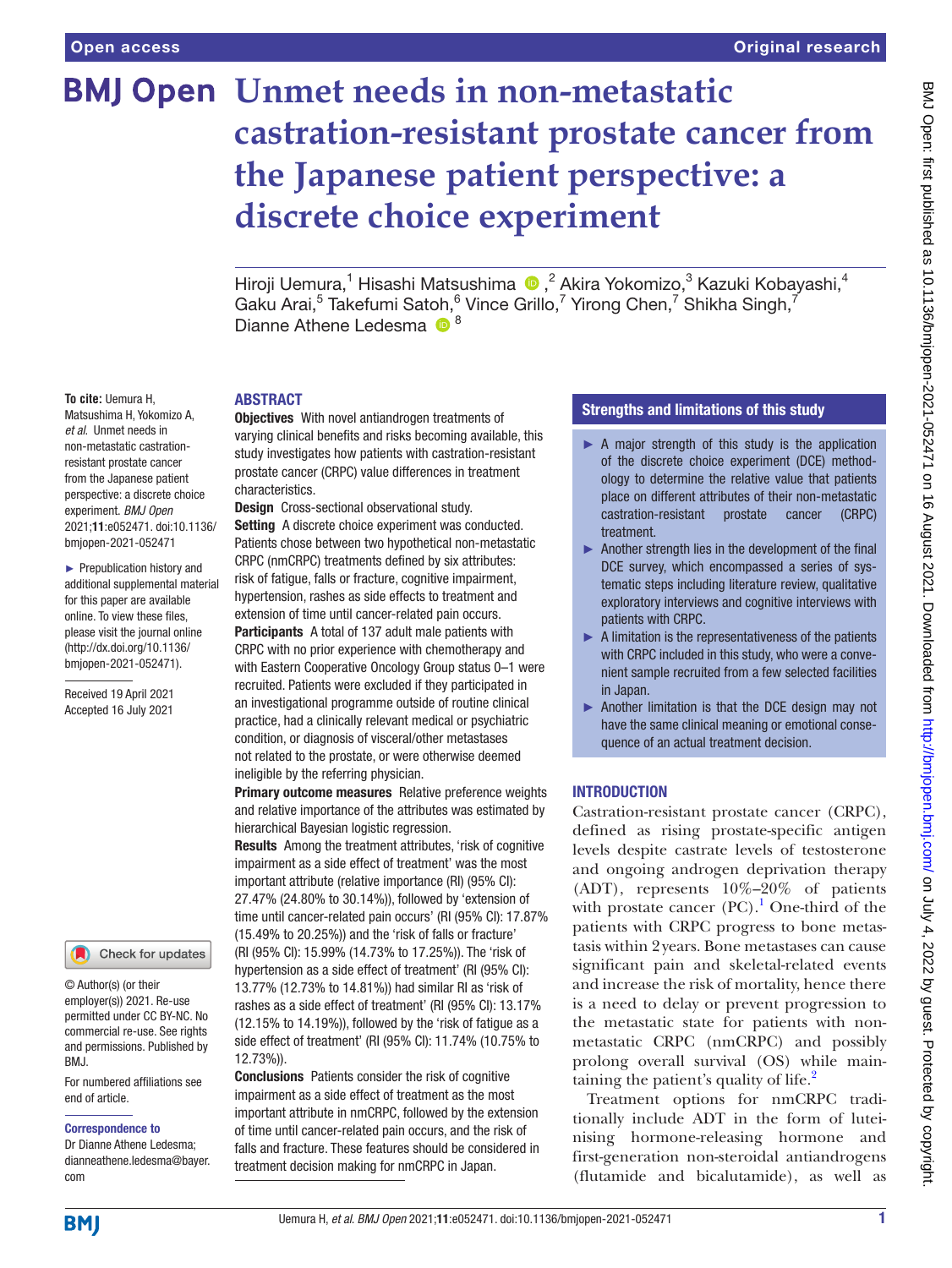novel hormones enzalutamide and abiraterone acetate (approved CRPC treatments in Japan). The recent approval of second-generation androgen receptor inhibitors apalutamide and darolutamide as new treatment options for nmCRPC in Japan could affect the treatment landscape.

Enzalutamide and apalutamide reported extension of metastasis-free survival (MFS) (36.6 months enzalutamide vs 14.7 months placebo; 40.5 months apalutamide vs 16.2 months placebo) in the primary analyses of their respective clinical trials in nmCRPC, and reported efficacy in extending OS (67.0 months for enzalutamide vs 56.3 months placebo; 73.9 months for apalutamide vs 59.9 months placebo), based on final analyses. $3-6$  They also reported adverse effects during treatment such as fatigue (enzalutamide: 46%; apalutamide: 33%, all grades), falls (enzalutamide: 18%; apalutamide: 22%) and seizures (enzalutamide:  $\langle 1\% \rangle$ ; apalutamide: 0.2%, in subjects which excluded previous history of seizures). $346$ More recently, darolutamide demonstrated extension of MFS (40.4 months vs 18.4 months placebo) with rates of adverse events reported as falls (5.2%), fatigue (13.2%), rash (3.1%) and seizures (0.2% in subjects that included patients with previous history of seizures) and extension of OS (31% reduction in death compared with placebo; HR (95% CI): 0.69 (0.53 to 0.88); two-sided p=0.003).<sup>7</sup>

With these novel antiandrogen treatments of different clinical benefits and risks becoming available, it is important to understand how patients with CRPC value differences in treatment characteristics. Patients' healthrelated preferences simply go beyond cure and are particularly cogent in situations in which several choices of optimal therapy are available and treatment decisions have to be made.<sup>[8](#page-8-4)</sup> This is underlined by a study in Japan which reported that patients with PC preferred shared decision making with physicians and were interested to be involved in the decision making on their disease management.<sup>[9](#page-8-5)</sup> Overall, increased patient involvement is an important part of quality improvement since it has been associated with improved health outcomes.<sup>[10](#page-8-6)</sup>

Previous studies elucidating patient preferences in CRPC treatment revealed that patients valued attributes affecting their daily quality of life (such as treatment side effects or bone pain) over extension of survival. $11-15$ However, most of these studies were related to metastatic CRPC (mCRPC) treatment, with limited information on patient preferences towards nmCRPC treatment. Therefore, this study aimed to investigate how Japanese patients with CRPC would value the differences in the attributes of treatment options in nmCRPC.

# **METHODS**

## Study design

A discrete choice experiment (DCE) was conducted to measure patients with nmCRPC's treatment preferences in Japan. It was conducted in three phases (1) phase 1, the concept elicitation phase, to elicit concepts for the

development of attributes list for DCE, (2) phase 2, cognitive pre-testing phase, to solicit feedback and determine the content validity of the draft DCE questionnaire and (3) phase 3, final DCE paper-based survey. Survey development took place in accordance with good research practices.[16](#page-8-8) The participating institutions were selected to ensure representativeness in terms of geographical distribution in Japan. Informed consent was obtained from all the participants prior to any activities related to the study.

# Patient and public involvement

Patients or the public were not involved in the design, or conduct, or reporting, or dissemination plans of our research. Part of the data used in this study were obtained from patients who provided self-reported information through the survey.

## Study population

Patients recruited in all phases of this study fulfilled the following inclusion criteria: (1) aged 20 and above, (2) male, diagnosed with either nmCRPC or mCRPC, (3) no prior experience with chemotherapy, (4) Eastern Cooperative Oncology Group performance status 0–1 and (5) able to read and understand Japanese, and can provide informed consent and complete the survey instrument. Patients were excluded if they were participating in an investigational programme with interventions outside of routine clinical practice, had a clinically-relevant medical or psychiatric condition which, in the opinion of the investigator would interfere with completing the study, a diagnosis of visceral metastasis/other metastasis not related to the prostate, or were otherwise deemed ineligible by the referring physician. Patients recruited in the qualitative phases (phase 1 and 2) were excluded as participants for the main DCE survey. For the quantitative phase, a consecutive, convenience sample of patients were recruited from each participating institution, to account for potential variations in treatment patterns, scheduling of hospital visits and the size and general health of the population of interest.

A target sample size of 150 patients was planned to complete the main DCE survey. Each respondent would answer 10 preference-elicitation questions choosing between two hypothetical treatments defined by six attributes, which followed the common guidelines and ruleof-thumb for the sample size in DCE studies, $17$  similar to majority of previously published studies.<sup>16</sup> The sample size fulfilled the recommendation of maximum SE of  $0.05<sup>18</sup>$  based on simulation and was deemed feasible to recruit in Japan.

# Survey development

Survey development encompassed a series of systematic steps including literature review, qualitative exploratory interviews and cognitive interviews with patients with CRPC (patients with nmCRPC and mCRPC). Literature review was conducted to identify and characterise relevant treatment attributes for nmCRPC treatments using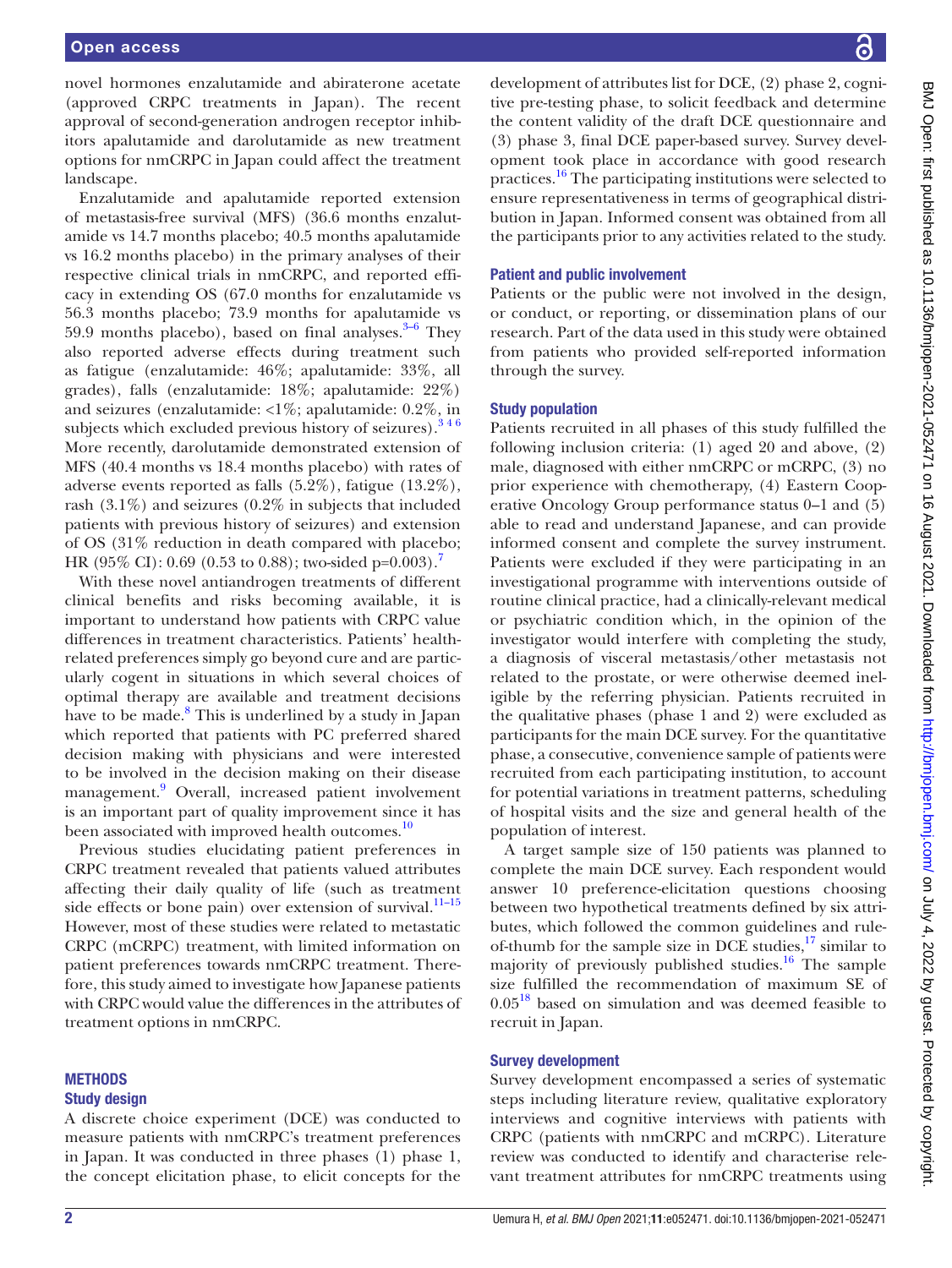

<span id="page-2-0"></span>Figure 1 Example of preference-elicitation task.

PubMed and Embase. Attributes relating to impact on health-related quality of life (HRQoL) and efficacy were identified. Qualitative face-to-face, 60-min interviews were conducted in the concept elicitation phase with four patients with nmCRPC and four patients with mCRPC. Findings from this phase together with literature review were used to elicit concepts and attributes for inclusion in the draft DCE survey. The draft survey was tested in cognitive face-to-face interviews on another group of patients (four patients with nmCRPC and four patients with mCRPC), and feedback from the interviews were used to finalise the DCE survey.

# DCE survey

The DCE task included a series of preference-elicitation questions, each asking respondents to choose between hypothetical treatments for nmCRPC. An example of a single preference-elicitation question presented to respondents is shown in [figure](#page-2-0) 1.

The DCE was designed to collect data to estimate relative preference weights, relative importance of the attributes and the trade-offs patients were willing to make in one attribute for changes in another attribute. In addition to the DCE choice tasks, demographic and clinical patient characteristics, as well as HRQoL measurement (EORTC QLQ-PR25[\)19](#page-8-11) were collected from patients. Patients' PC related clinical characteristics and screening information was reported by the physicians. The experimental design of the DCE was a balanced overlap design using Sawtooth Software (Lighthouse Studio, V.9.5.3) targeting only the main effect of the attributes. This method guaranteed that sufficient patients saw different combinations of

attributes and levels, with all attribute levels varying independently according to the experimental design. The design of the DCE in this study featured eight blocks of 10 preference-elicitation questions and each patient was given one block of questions. In addition, each patient was also given a hold-out question containing two treatment profiles with the absolute best-case scenario and the absolute worst-case scenario to assess and assure comprehension of the DCE.

## Statistical analysis

The study sample was described with respect to demographics, disease history, comorbidity and HRQoL variables using frequencies and percentages for categorical variables and counts, means and SDs for continuous variables.

The choice data were analysed using hierarchical Bayesian logistic regression models with effects coding parameterisation (the third level being the base level) and non-informative priors for the parameters, using *rjags* package in R.[20](#page-8-12) The outcome variable of this model was choice, and the predictor variables were the levels within each attribute. Point estimates of model coefficients represent mean preference weights at the aggregate level, defined as the marginal utility of a change in that attribute. With these estimates, the magnitude of the trade-offs for patients choosing among the attribute levels can be assessed. The relative importance estimates were calculated at the respondent level by dividing the range of each attribute (utility of most favourable level minus utility of least favourable level) by the sum of the ranges of all attributes. The resulting estimates are percentages, reflecting the importance of each attribute relative to the others.

The preference weights matching to each attribute level were summed for treatment profiles at the individual level. The summed preference weights of different treatment profiles were compared to determine which treatment profile would be most preferred.

The relative preference weights for each attribute level were also compared across two subgroups: nmCRPC and mCRPC, to determine whether preferences vary by patient disease status.

Further exploratory analysis was conducted to examine whether preferences vary by patient demographics, disease and medical history, as well as HRQoL using oneway analysis of variance. For all analyses, p values <0.05 were considered statistically significant. Analyses were performed using R V.3.5.1 $^{21}$  and SPSS V.[22](#page-8-14).0.<sup>22</sup>

# **RESULTS**

# **Participants**

A total of 137 patients with CRPC, recruited from six participating institutions and correctly answered the hold-out question, were included in the analyses, with 60 patients with nmCRPC and 77 patients with mCRPC. The mean age was 75.8 (SD=7.5), 83.9% were married,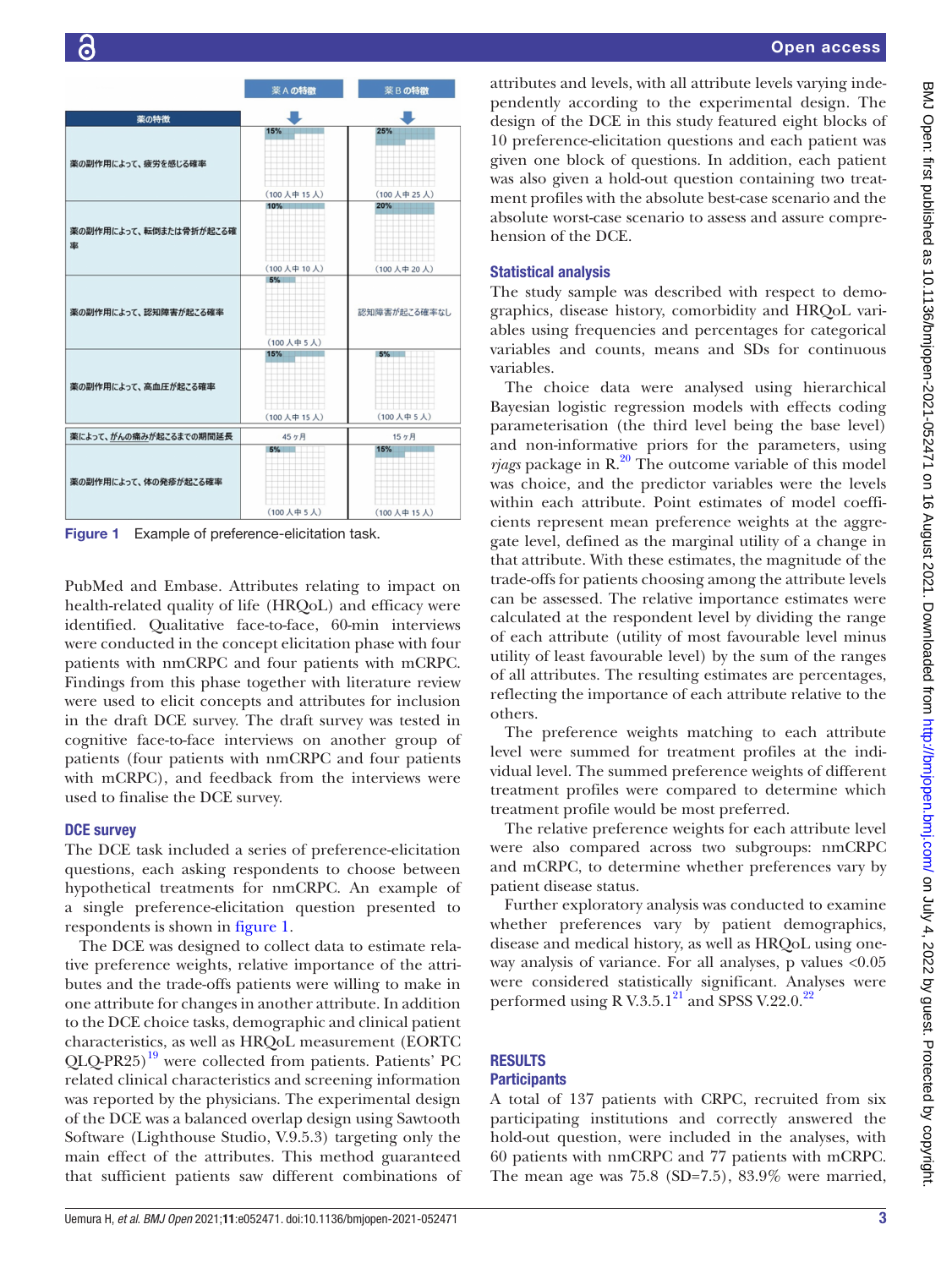| Table 1 | Physician-reported patient clinical characteristics |  |  |
|---------|-----------------------------------------------------|--|--|
|---------|-----------------------------------------------------|--|--|

<span id="page-3-0"></span>

|                                                 |                                                          | <b>Total (N=137)</b> |               |
|-------------------------------------------------|----------------------------------------------------------|----------------------|---------------|
|                                                 |                                                          | $\mathsf{N}$         | $\frac{0}{0}$ |
| Prostate cancer stage at diagnosis              | Stage I                                                  | $\overline{c}$       | 1.46          |
|                                                 | Stage IIA                                                | 14                   | 10.22         |
|                                                 | Stage IIB                                                | 21                   | 15.33         |
|                                                 | Stage III                                                | 28                   | 20.44         |
|                                                 | Stage IV M0 (no evidence of<br>metastasis)               | 13                   | 9.49          |
|                                                 | Stage IV M1 (metastatic)                                 | 56                   | 40.88         |
|                                                 | I do not have this information                           | 3                    | 2.19          |
| Experienced since prostate cancer diagnosis     | Symptomatic skeletal-related events                      | $\overline{7}$       | 5.11          |
|                                                 | Seizure                                                  | 0                    | 0             |
|                                                 | Cognitive impairment                                     | 0                    | 0             |
|                                                 | Patient-reported fatigue                                 | 1                    | 0.73          |
|                                                 | None of the above                                        | 129                  | 94.16         |
| Metastatic status of prostate cancer            | <b>Yes</b>                                               | 77                   | 56.20         |
|                                                 | <b>No</b>                                                | 60                   | 43.80         |
| ECOG grade at study enrolment                   | Grade 0                                                  | 106                  | 77.37         |
|                                                 | Grade 1                                                  | 31                   | 22.63         |
| Symptomatic status at study enrolment           | Symptomatic                                              | 3                    | 2.19          |
|                                                 | Asymptomatic                                             | 134                  | 97.81         |
| First type of prostate cancer related treatment | LHRH agonist, LHRH antagonist                            | 86                   | 62.77         |
| (ADT)                                           | Surgery (orchiectomy)                                    | 7                    | 5.11          |
|                                                 | Vintage antiandrogens (e.g.,<br>bicalutamide, flutamide) | 86                   | 62.77         |
|                                                 | Oestrogen                                                | 1                    | 0.73          |
|                                                 | Unknown                                                  | $\overline{2}$       | 1.46          |
| Treatment currently prescribed for prostate     | Abiraterone                                              | 30                   | 21.90         |
| cancer                                          | Enzalutamide                                             | 43                   | 31.39         |
|                                                 | Vintage antiandrogens (e.g.,<br>bicalutamide, flutamide) | 15                   | 10.95         |
|                                                 | LHRH agonist, LHRH antagonist                            | 126                  | 91.97         |
|                                                 | Ra-233 (Xofigo)                                          | 1                    | 0.73          |
|                                                 | External beam radiotherapy (EBRT)                        | 3                    | 2.19          |
|                                                 | Bisphosphonate                                           | 5                    | 3.65          |
|                                                 | Denosumab                                                | 29                   | 21.17         |
|                                                 | Opioid                                                   | 1                    | 0.73          |
|                                                 | <b>Steroid</b>                                           | 35                   | 25.55         |
|                                                 | NSAID / paracetamol / COX-2<br>inhibitors                | 4                    | 2.92          |
|                                                 | Other                                                    | 11                   | 8.03          |
|                                                 |                                                          |                      |               |

**Continued**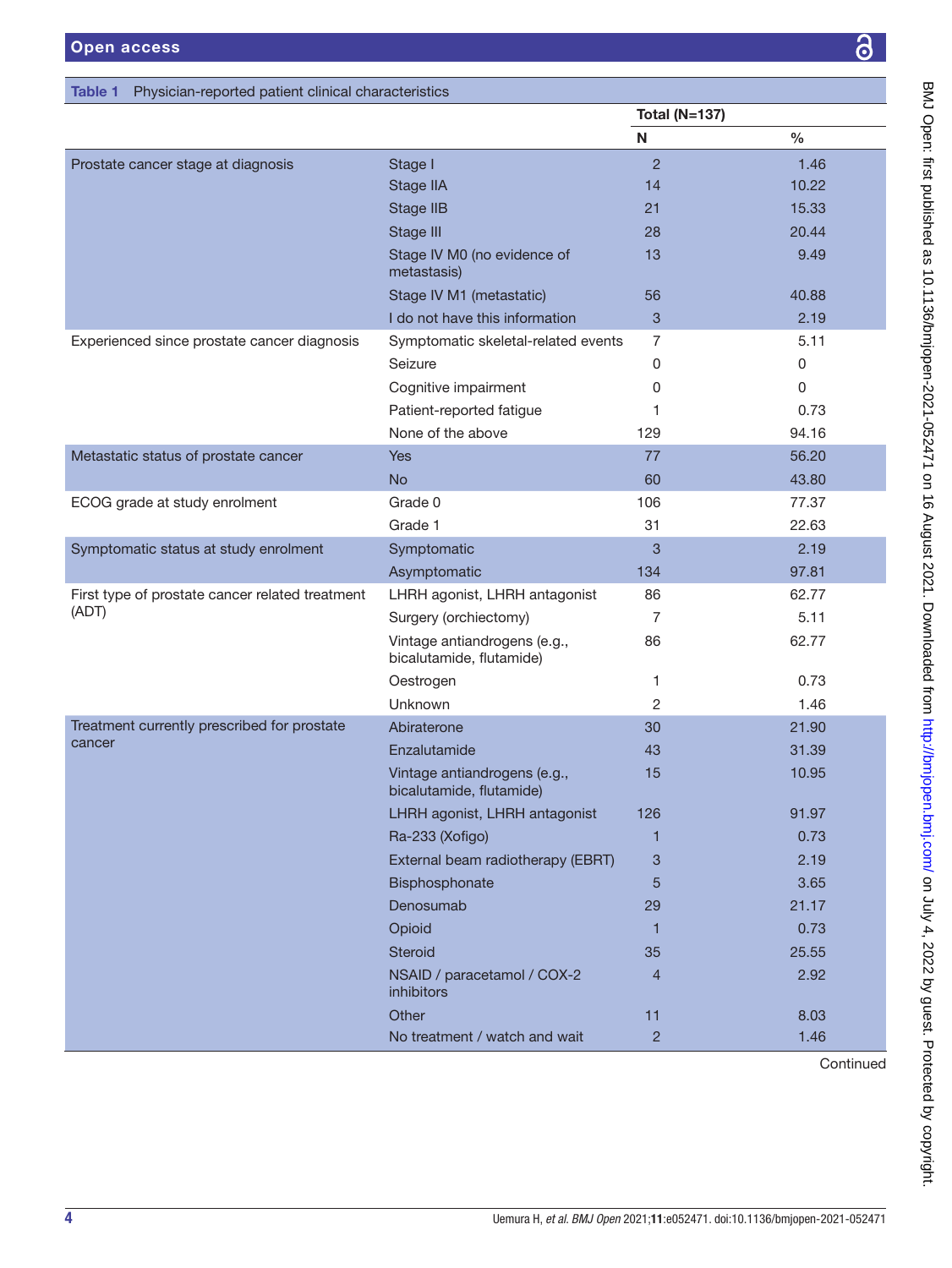|                                                 |                                                             | <b>Total (N=137)</b> |               |
|-------------------------------------------------|-------------------------------------------------------------|----------------------|---------------|
|                                                 |                                                             | N                    | $\frac{0}{0}$ |
| Treatment prescribed prior to current treatment | Abiraterone                                                 | 13                   | 9.49          |
|                                                 | Enzalutamide                                                | 15                   | 10.95         |
|                                                 | Vintage antiandrogens (e.g.,<br>bicalutamide, flutamide)    | 71                   | 51.82         |
|                                                 | LHRH agonist, LHRH antagonist                               | 49                   | 35.77         |
|                                                 | Strontium-89                                                | 1                    | 0.73          |
|                                                 | Ra-233 (Xofigo)                                             | 13                   | 9.49          |
|                                                 | <b>EBRT</b>                                                 | 34                   | 24.82         |
|                                                 | Bisphosphonate                                              | 9                    | 6.57          |
|                                                 | Denosumab                                                   | 20                   | 14.60         |
|                                                 | Surgery                                                     | 11                   | 8.03          |
|                                                 | Opioid                                                      | 1                    | 0.73          |
|                                                 | Steroid                                                     | 10                   | 7.30          |
|                                                 | NSAID / paracetamol / COX-2<br>inhibitors                   | $\overline{2}$       | 1.46          |
|                                                 | Other (nmCRPC clinical trial<br>participant)                | 6                    | 4.38          |
|                                                 | Other (other prostate cancer clinical<br>trial participant) | 4                    | 2.92          |
|                                                 | Other                                                       | 23                   | 16.79         |
|                                                 | No other treatment other than first<br><b>ADT</b>           | 18                   | 13.14         |
|                                                 |                                                             | <b>Mean</b>          | <b>SD</b>     |
| Duration of disease (years)                     |                                                             | 6.8                  | 5.2           |
| Duration of metastasis (months)                 |                                                             | 50.6                 | 41.4          |
| Duration of CRPC (months)                       |                                                             | 24.5                 | 17.6          |

ADT, androgen deprivation therapy; CRPC, castration-resistant prostate cancer; ECOG, Eastern Cooperative Oncology Group; LHRH, luteinising hormone-releasing hormone; nmCRPC, non-metastatic CRPC; NSAID, non-steroidal antiinflammatory drug.

45.3% had at least 2-year college education and 30.0% were still employed. Only seven patients (5.1%) reported being currently cared for by a primary caregiver for their PC; 42.3% of patients suffered from hypertension. The details are shown in [online supplemental table 1.](https://dx.doi.org/10.1136/bmjopen-2021-052471) Patients had been diagnosed with PC for an average of 6.8 years (SD=5.2) with 56 of them  $(40.9\%)$  in Stage IV M1 (metastatic) at diagnosis. Seven patients (5.1%) had experienced symptomatic skeletal-related events (SSE) since diagnosis. None of the patients were diagnosed with having seizures or cognitive impairment at the time of enrolment in the study. The details are shown in [table](#page-3-0) 1.

# Attributes and levels in the DCE

The final specific attributes included in the DCE were: (1) risk of fatigue as a side effect of treatment, (2) risk of falls or fractures as a side effect of treatment, (3) risk of cognitive impairment as a side effect of treatment, (4) risk of hypertension as a side effect of treatment, (5) extension

of time until cancer-related pain occurs and (6) risk of rashes as a side effect of treatment ([online supplemental](https://dx.doi.org/10.1136/bmjopen-2021-052471)  [table 2](https://dx.doi.org/10.1136/bmjopen-2021-052471)).

# Patient preferences estimates

The hierarchical Bayesian logistic regression model results are reported in [figure](#page-5-0) 2 and [online supplemental](https://dx.doi.org/10.1136/bmjopen-2021-052471)  [table 3.](https://dx.doi.org/10.1136/bmjopen-2021-052471) All levels of all attributes were significantly associated with choice (all  $p<0.05$ ). The greater the range of preference weights within an attribute, the stronger the relationship between that attribute and treatment choice.

Among the 137 patients with CRPC, the 'risk of cognitive impairment as a side effect of treatment' was the most important attribute, with a relative importance (RI) of 27.47% (95%CI 24.80% to 30.14%); followed by 'extension of time until cancer-related pain occurs' (RI (95% CI): 17.87% (15.49% to 20.25%)) and the 'risk of falls or fracture' (RI (95%CI): 15.99% (14.73% to 17.25%)). The 'risk of hypertension as a side effect of treatment' (RI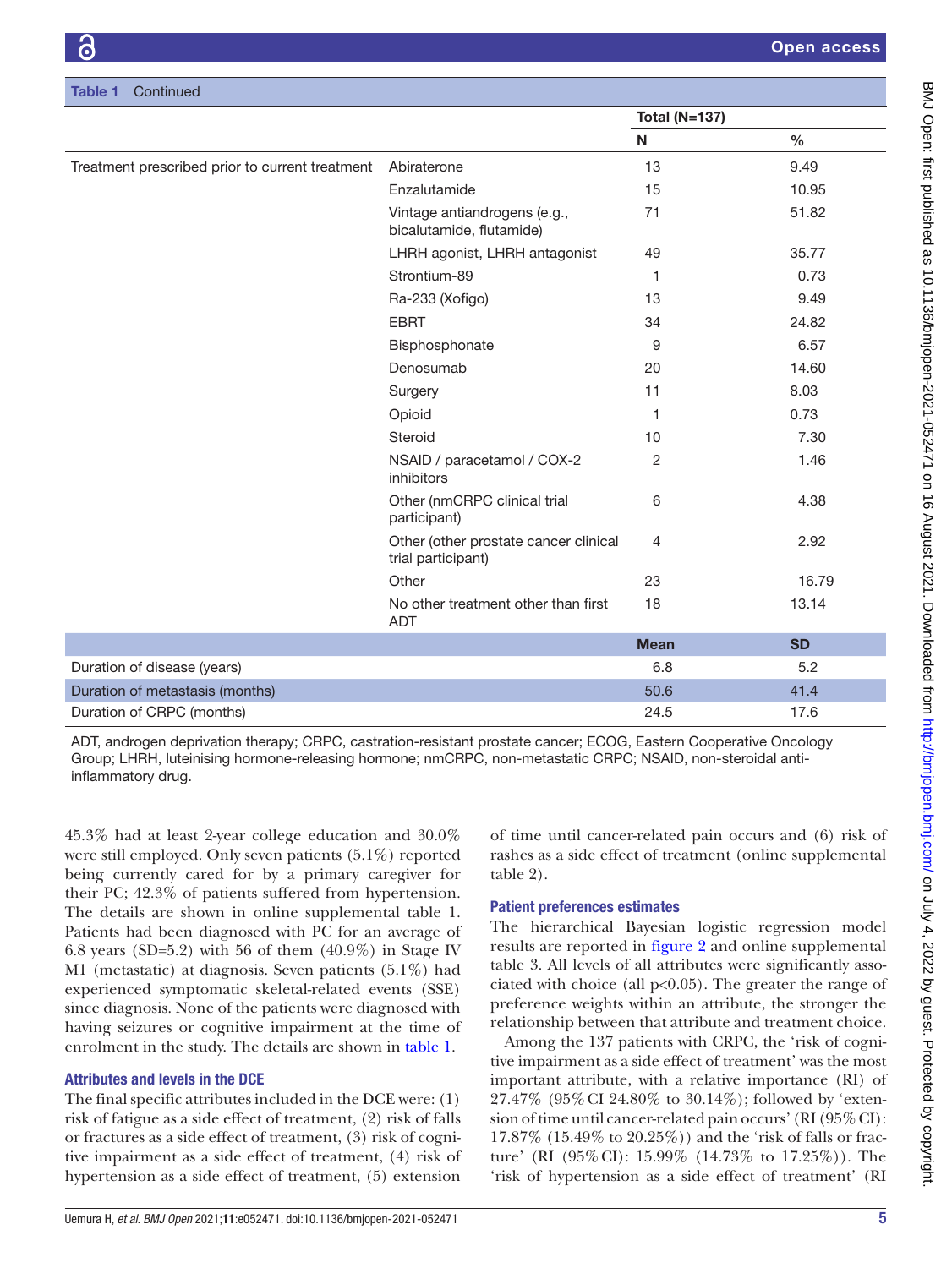

Figure 2 Attribute-level preference weights: overall sample (N=137).

(95%CI): 13.77% (12.73% to 14.81%)) had similar RI as 'risk of rashes as a side effect of treatment' (RI (95% CI): 13.17% (12.15% to 14.19%)), followed by the 'risk of fatigue as a side effect of treatment' (RI  $(95\% \text{ CI})$ : 11.74% (10.75% to 12.73%)) [\(figure](#page-5-1) 3).

The RI for patients with nmCRPC and mCRPC is further illustrated in [figure](#page-6-0) 4. Compared with patients with mCRPC, patients with nmCRPC placed more importance to risk of cognitive impairment as a side effect of treatment (RI: 31.53% vs 24.30%).

Based on the preference weights for attributes, summed preference weights were derived for three hypothetical treatment profiles with varying attribute levels in [table](#page-6-1) 2. Among patients with CRPC, treatment profile I, with the lowest risk of side effects, had significantly higher summed preference weights mean (mean  $(95\% \text{ CI})$ : 3.23 (2.91 to 3.56) vs −2.09 (−2.30 to –1.88) vs −0.062 (−0.15 to 0.026)), compared with the other two treatment profiles. The results were similar for both nmCRPC and mCRPC subgroups, in that majority of patients would prefer the profile with the lowest risk of side effects.

## Patient preferences by demographic, health history and HRQoL

No significant differences in preferences weights were observed when comparing across demographic and <span id="page-5-0"></span>health history variables [\(online supplemental table 4\)](https://dx.doi.org/10.1136/bmjopen-2021-052471), nor was there any significant association between patient HRQoL and treatment preference ([online supplemental](https://dx.doi.org/10.1136/bmjopen-2021-052471)  [table 5](https://dx.doi.org/10.1136/bmjopen-2021-052471)).

# **DISCUSSION**

Dedicated qualitative interviews and DCEs play an important role in understanding and assessing patient's priorities in selecting available treatment options. DCEs have been used to elicit patient preferences in many other therapeutic fields as well as for  $PC.<sup>23-28</sup>$ This study also applied DCE methodology to determine the relative value that patients place on different attributes of their nmCRPC treatment. Our results suggest that patients with CRPC (both nmCRPC and mCRPC) preferred safer treatment profiles with lesser risk of adverse events, given that most chose a hypothetical treatment profile with the least risk of side effects. This is consistent with previous studies reporting that avoiding side effects is relatively important to patients with CRPC when considering treatment options.<sup>[11 12](#page-8-7)</sup> In our study, patients with CRPC considered the risk of cognitive impairment as a side effect of treatment as the most important treatment attribute in nmCRPC,



<span id="page-5-1"></span>Figure 3 Relative importance of treatment attributes: overall sample (N=137).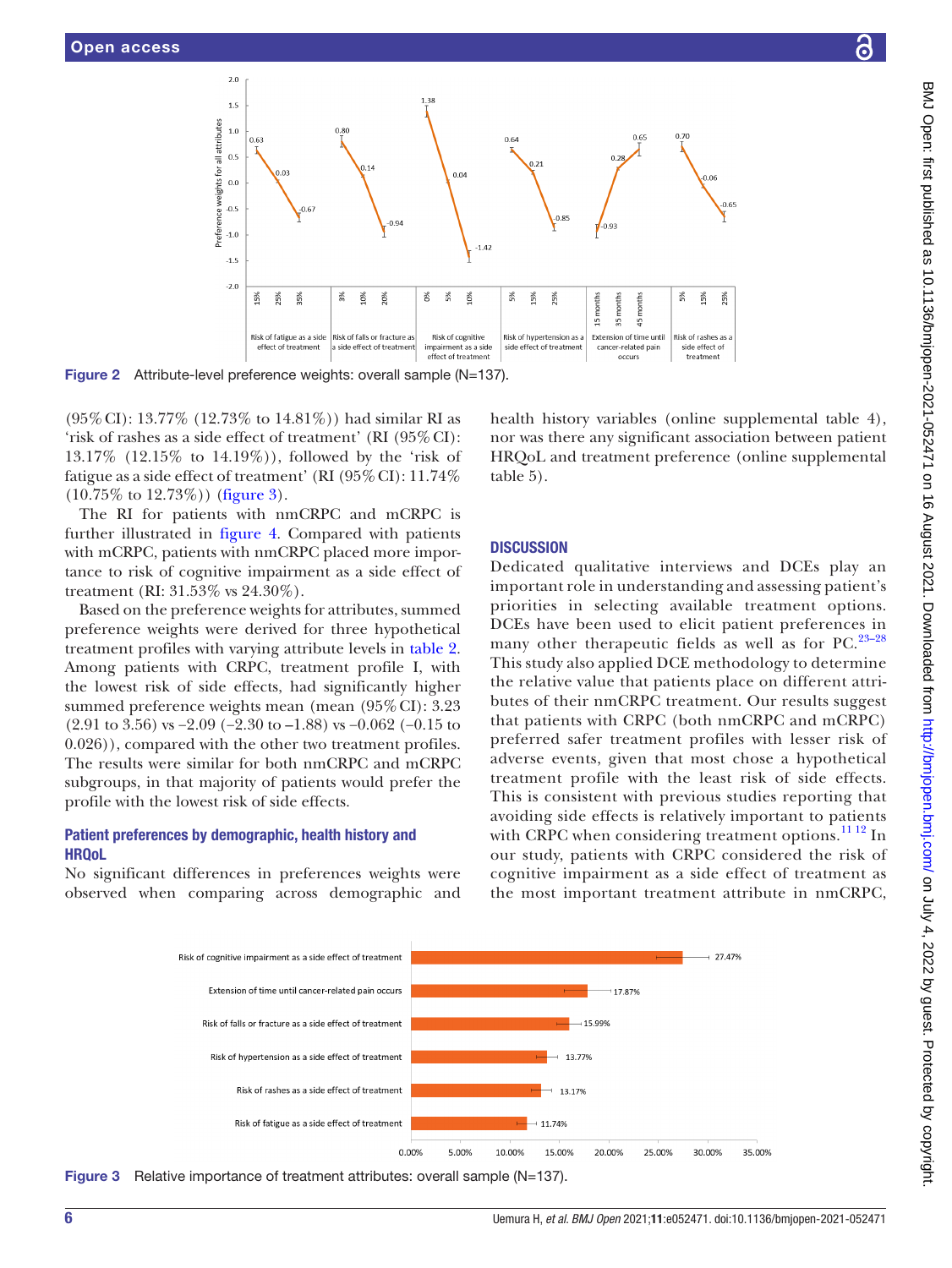

<span id="page-6-0"></span>Figure 4 Relative importance of treatment attributes: nmCRPC versus mCRPC. mCRPC, metastatic castration-resistant prostate cancer; nmCRPC, non-metastatic CRPC.

followed by extension of time until cancer-related pain occurs. Furthermore, patients were willing to trade-off effectiveness such as time until pain occurs for lower risk of side effects such as cognitive impairment. Our results are also consistent with recent patient preference studies on CRPC treatment which reported cognition and memory problems as being relatively more important than other treatment attributes.<sup>[12 29](#page-8-16)</sup>

The impact on cognition and cognitive impairment in older adults with cancer has been reported, and it is thought that the triple conditions of ageing, cancer and cancer treatment can negatively affect cognition.<sup>30</sup> In PC, a meta-analysis by McGinty *et al* showed that patients who received ADT performed significantly worse on visuomotor tasks compared with non-cancer control groups, and they noted that these findings are consistent with the

known effects of testosterone on cognitive functioning in healthy men. $31$  Any factor influencing cognition, therefore, is of great importance for patients with nmCRPC due to the possibly relatively long period of ADT treatment even prior to CRPC. Furthermore, in the nmCRPC state, patients are largely asymptomatic, $32$  and having cognitive impairment may greatly affect their ability to function independently, hence compromising their quality of life. Indeed, a study on Japanese community-dwelling older adults showed that even mild cognitive impairment may be related to an increased risk for the development of disability in the future.<sup>[33](#page-9-3)</sup>

Looking at the degree of relative importance that patients with mCRPC and patients with nmCRPC separately placed on these two attributes, patients with nmCRPC weighed more on risk of cognitive impairment

<span id="page-6-1"></span>

| Table 2             | Summary of patient preference for different treatment profiles   |                            |                                   |                                   |
|---------------------|------------------------------------------------------------------|----------------------------|-----------------------------------|-----------------------------------|
|                     |                                                                  | <b>Treatment profile I</b> | <b>Treatment profile II</b>       | <b>Treatment profile III</b>      |
| Attribute<br>levels | Risk of fatigue as a side effect of treatment                    | 15%                        | 25%                               | 35%                               |
|                     | Risk of falls or fracture as a side effect of<br>treatment       | 3%                         | 20%                               | 10%                               |
|                     | Risk of cognitive impairment as a side effect 0%<br>of treatment |                            | 5%                                | 5%                                |
|                     | Risk of hypertension as a side effect of<br>treatment            | 5%                         | 25%                               | 15%                               |
|                     | Extension of time until cancer-related pain<br><b>OCCUIS</b>     | 15 months                  | 35 months                         | 35 months                         |
|                     | Risk of rashes as a side effect of treatment                     | 5%                         | 25%                               | 15%                               |
| <b>CRPC</b>         | Summed preference weights: mean<br>(95% CI)                      | 3.234 (2.905 to 3.563)     | $-2.088$ ( $-2.296$ to $-1.880$ ) | $-0.062$ ( $-0.149$ to 0.026)     |
|                     | Patients in favour of the profile: N (%)                         | 128 (93.4%)                | 2(1.5%)                           | $7(5.1\%)$                        |
| <b>mCRPC</b>        | Summed preference weights: mean<br>(95% CI)                      | 3.226 (2.776 to 3.675)     | $-2.141$ $(-2.420$ to $-1.861)$   | $-0.151$ ( $-0.268$ to $-0.034$ ) |
|                     | Patients in favour of the profile: N (%)                         | 72 (93.5%)                 | $1(1.3\%)$                        | 4(5.2%)                           |
| nmCRPC              | Summed preference weights: mean<br>(95% CI)                      | 3.245 (2.758 to 3.732)     | $-2.020$ ( $-2.334$ to $-1.706$ ) | $0.053$ (-0.073 to 0.179)         |
|                     | Patients in favour of the profile: N (%)                         | 56 (93.3%)                 | 1(1.7%)                           | 3(5%)                             |
|                     |                                                                  |                            |                                   |                                   |

CRPC, castration-resistant prostate cancer; mCRPC, metastatic CRPC ; nmCRPC, non-metastatic CRPC.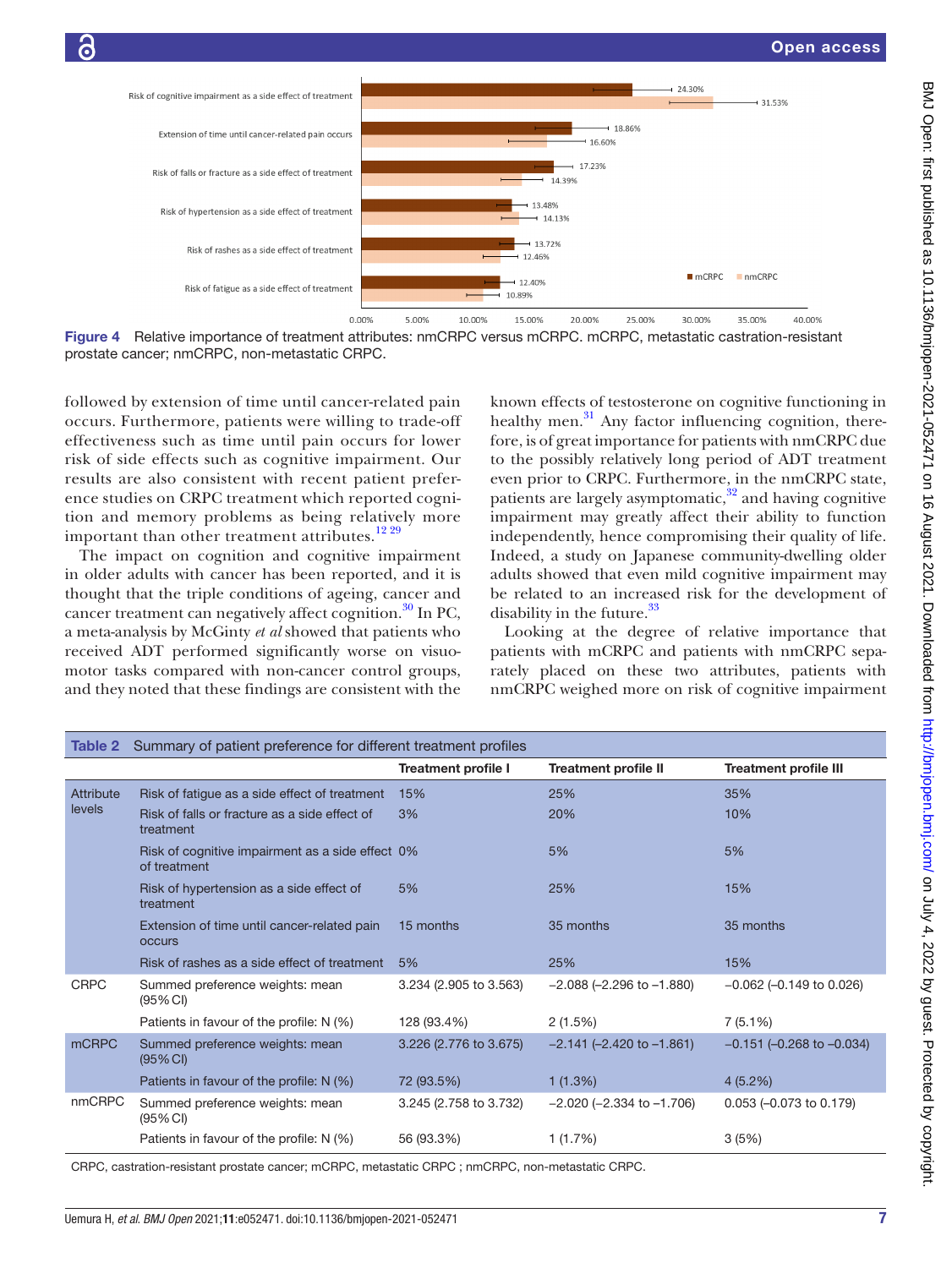while patients with mCRPC weighed more on extension of time until cancer-related pain occurs. The difference in the degree of importance could be associated with most patients with nmCRPC being asymptomatic, hence, accordingly, with a long duration of hormonal therapy, patients would want to spend their daily lives with a wellmaintained HRQoL that precludes an increased risk of cognitive impairment while on treatment. Similarly, for patients with mCRPC, due to increased age, advanced disease stage and having experienced more bone metastasis-related pain, the importance of pain management to maintain HRQoL in the time they have left is understandable. In a qualitative study on pain in CRPC with bone metastasis, patients reported that bone pain was the most prominent and debilitating symptom associated with their condition, while another study found that bone pain was found to be the strongest predictor of SSE, which are linked with a reduced quality of life and worse outcomes[.34 35](#page-9-4)

These results are also congruent to a study by Nakayama *et al,* which showed the differences in the patients' treatment preferences across different PC stages wherein patients with more advanced PC would prefer efficacy, whereas patients in less advanced PC would prefer maintenance of HRQoL.<sup>[27](#page-9-5)</sup> Our study reflects a similar trend where the patients' preference reflected a mixture of putting more emphasis on efficacy (mCRPC) as well as on safety and tolerability (nmCRPC), with patients wanting to protect their HRQoL via an implied need to delay cognitive side effects, as well as delaying cancerrelated pain.

The need of Japanese patients for minimal side effects while receiving effective nmCRPC therapy, as reflected in their preferences for safer treatment features, should be considered in treatment decision making. Novel antiandrogen treatments have their own reported central nervous system related treatment features relating to cognitive impairment and efficacy in delaying pain progression, among others. A better awareness of attributes that influence patients' treatment decision may enable clinicians to communicate with patients more effectively when making shared decisions on CRPC treatment strategies.

Finally, we attempted to put together the results here and from a physician preference study done in parallel with this study, and physicians were also asked about their preferences for the same set of attributes. From the physician perspective, 'extension of time until cancerrelated pain occurs' were the most important, followed by 'risk of falls or fracture as a side effect of treatment'. However, 'risk of cognitive impairment as a side effect of treatment' ranked only fourth in terms of attribute relative importance, showing a gap in how patients and physicians perceive treatment attributes in nmCRPC [\(online](https://dx.doi.org/10.1136/bmjopen-2021-052471) [supplemental figure 1\)](https://dx.doi.org/10.1136/bmjopen-2021-052471). Although no formal statistical comparison was conducted, the observed gap in patients' and physicians' perception of nmCRPC treatment attributes emphasises the need for open communication of treatment benefits and risks between patients and their physicians. In previous studies on gaps between patients

BMJ Open: first published as 10.1136/bmjopen-2021-052471 on 16 August 2021. Downloaded from http://bmjopen.bmj.com/ on July 4, 2022 by guest. Protected by copyright BMJ Open: first published as 10.1136/bmjopen-2021-052471 on 16 August 2021. Downloaded from <http://bmjopen.bmj.com/> on July 4, 2022 by guest. Protected by copyright

and physicians' preferences in PC, different reasons for such gaps have been put forward, such as the structure of patient–physician encounters being typically physiciandriven, or that physicians may judge patients' health using different reference points from their clinical practice experience.<sup>36 37</sup> Clinical decision making could be balanced by asking patients' regarding their personal preferences about treatment risks and benefits to establish patient-centred care.

A few limitations of this study should be noted. Due to sample selection during recruitment, respondents who were healthy enough to participate and were interested in research may be over-represented, hence could potentially introduce selection bias. Patient recruitment limited to the five institutions and the use of convenience sample may raise concerns about the external validity of the findings, however, descriptive data on the sample demographic and health characteristics reported would help put our sample within the context of the total CRPC population. In addition, responses in the DCE were centred around hypothetical treatment profiles. One of the key aspects of this design was to stimulate possible clinical decisions, but this does not mean it has the same clinical meaning or emotional consequence of an actual decision. Hence, differences could arise between stated and actual response. Potential hypothetical bias can be limited by constructing choice questions that mimic realistic clinical choices as closely as possible and map clearly into clinical evidence. Although not central to the research question, a few of our potential covariates (eg, comorbidities) were reported directly from the patient without clinical verification. This decision was made to ease the burden on the physician investigators though it does introduce possible additional measurement error in the assessment of these variables. Lastly, the study failed to reach the target sample size of 150 patients and the sample sizes for the subgroups were limited in this study, therefore, caution should be taken in interpreting and generalising the results in terms of subgroup comparisons.

## **CONCLUSION**

Patients value safety and prioritise features such as lower risk of cognitive impairment, and extension of time until pain occurs when choosing among nmCRPC treatment options with similar efficacy but different safety profiles. Such an assessment provides insights into the patients' nmCRPC treatment preferences and taking them into consideration will help physicians when developing their treatment strategies for their patients in Japan.

### Author affiliations

<sup>1</sup>Department of Urology and Renal Transplantation, Yokohama City University Medical Center, Yokohama, Japan

<sup>2</sup>Department of Urology, Tokyo Metropolitan Police Hospital, Tokyo, Japan 3 Department of Urology, Harasanshin Hospital, Fukuoka, Japan 4 Department of Urology, Yokosuka Kyosai Hospital, Yokosuka, Japan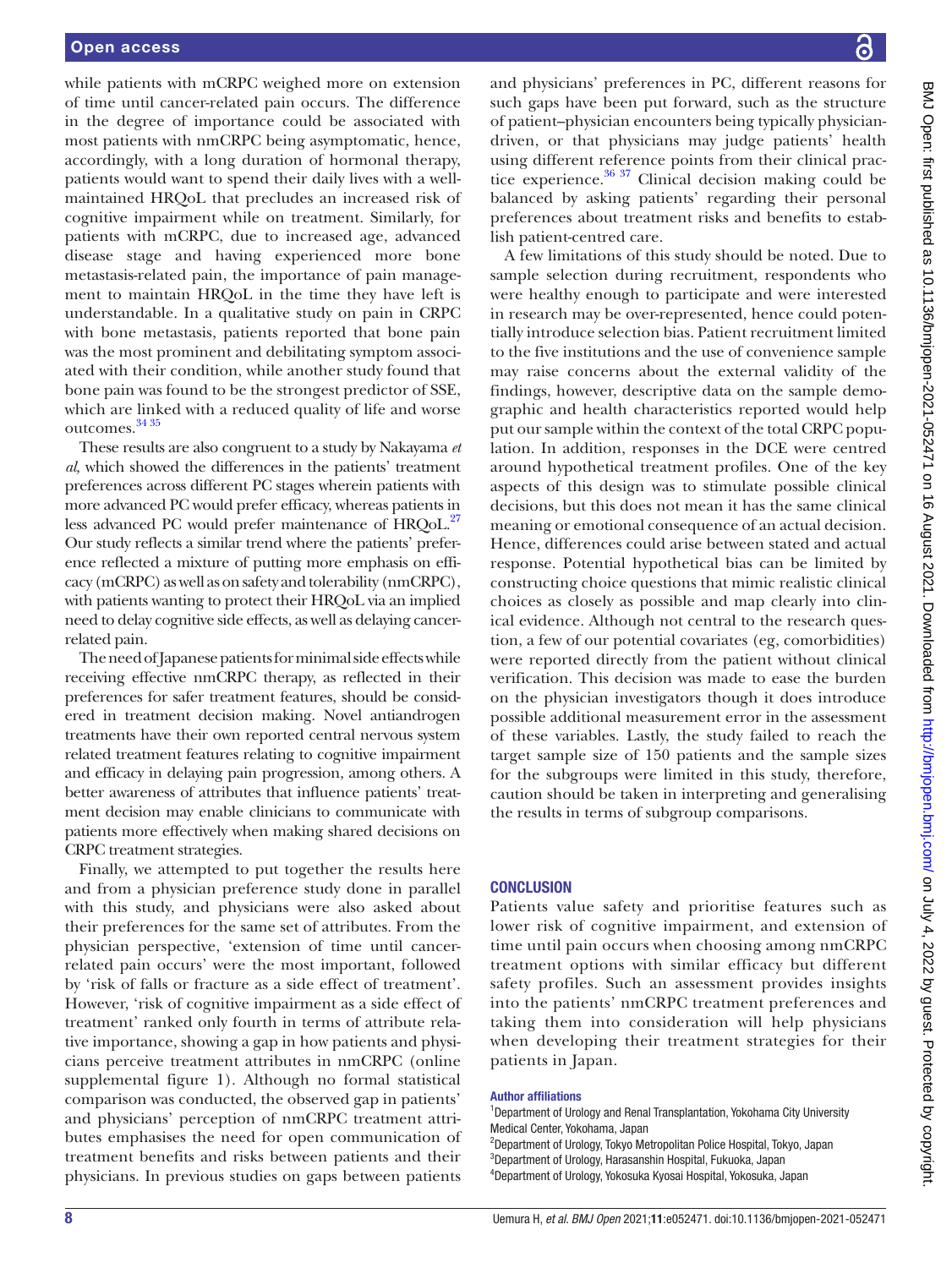5 Department of Urology, Dokkyo Medical University Saitama Medical Center, Koshigaya, Japan

6 Satoh Takefumi Prostate Clinic, Machida, Tokyo, Japan

<sup>7</sup> Kantar Health Inc, Singapore

8 Market Access Oncology, Bayer Yakuhin, Ltd, Osaka, Japan

Acknowledgements The authors acknowledge the valuable support provided by Atsuko Matsumoto of Kantar Japan, for Phase 1 and 2 interviews, and logistical operations on the ground.

Contributors HU contributed input to the study design as expert opinion leader, as well as to data collection and interpretation of the results. HM, AY, KK, GA and TS were responsible for data collection and interpretation of study results. VG, SS and YC were responsible for study design, data aggregation and analysis, study coordination and medical writing. DAL was responsible for creating the study design, data interpretation and overall coordination of the study. All authors read and approved the final manuscript.

Funding This study was funded by Bayer Yakuhin, Ltd. (grant number not applicable). Kantar, Health Division, received funding from Bayer Yakuhin, Ltd., for the conduct of the study and development of the manuscript.

Competing interests DAL is an employee of Bayer Yakuhin. VG, SS and YC are employees of Kantar, Health Division.

#### Patient consent for publication Not required.

Ethics approval The protocol was approved by the respective Institutional Review Boards (IRBs) of each participating institution: Yokohama City University Ethical Committee (Approval No. B181004003 for Yokohama City University Medical Center), Tokyo Metropolitan Hospital Clinical Research Evaluation Committee (Approval No. 19-a08 for Tokyo Metropolitan Hospital), Harasanshin Hospital Ethical Committee (Approval No. 2019-03 for Harasanshin Hospital), Dokkyo Medical University Saitama Medical Center Clinical Research Ethical Review Committee (Approval No. 1915 for Dokkyo Medical University Saitama Medical Center), Yokosuka Kyosai Hospital Clinical Research Ethical Review Committee (Approval No. 19-7 for Yokosuka Kyosai Hospital); and by a Central IRB (NPO Clinical Research Support Network Japan, Approval No. 20131) for Satoh Takefumi Prostate Clinic which did not have an in-house IRB.

Provenance and peer review Not commissioned; externally peer reviewed.

Data availability statement Availability of the data underlying this publication will be determined later according to Bayer's commitment to the EFPIA/PhRMA 'Principles for responsible clinical trial data sharing'. This pertains to scope, time point and process of data access. As such, Bayer commits to sharing upon request from qualified scientific and medical researchers patient-level clinical trial data, study-level clinical trial data and protocols from clinical trials in patients for medicines and indications approved in the USA and European Union (EU) as necessary for conducting legitimate research. This applies to data on new medicines and indications that have been approved by the EU and US regulatory agencies on or after 1 January 2014. Interested researchers can use [www.clin](www.clinicalstudydatarequest.com) [icalstudydatarequest.com](www.clinicalstudydatarequest.com) to request access to anonymised patient-level data and supporting documents from clinical studies to conduct further research that can help advance medical science or improve patient care. Information on the Bayer criteria for listing studies and other relevant information is provided in the Study sponsors section of the portal. Data access will be granted to anonymised patientlevel data, protocols and clinical study reports after approval by an independent scientific review panel. Bayer is not involved in the decisions made by the independent review panel. Bayer will take all necessary measures to ensure that patient privacy is safeguarded.

Supplemental material This content has been supplied by the author(s). It has not been vetted by BMJ Publishing Group Limited (BMJ) and may not have been peer-reviewed. Any opinions or recommendations discussed are solely those of the author(s) and are not endorsed by BMJ. BMJ disclaims all liability and responsibility arising from any reliance placed on the content. Where the content includes any translated material, BMJ does not warrant the accuracy and reliability of the translations (including but not limited to local regulations, clinical guidelines, terminology, drug names and drug dosages), and is not responsible for any error and/or omissions arising from translation and adaptation or otherwise.

Open access This is an open access article distributed in accordance with the Creative Commons Attribution Non Commercial (CC BY-NC 4.0) license, which permits others to distribute, remix, adapt, build upon this work non-commercially, and license their derivative works on different terms, provided the original work is properly cited, appropriate credit is given, any changes made indicated, and the use is non-commercial. See: [http://creativecommons.org/licenses/by-nc/4.0/.](http://creativecommons.org/licenses/by-nc/4.0/)

#### ORCID iDs

Hisashi Matsushima<http://orcid.org/0000-0002-2567-8008> Dianne Athene Ledesma<http://orcid.org/0000-0002-9171-2227>

# **REFERENCES**

- <span id="page-8-0"></span>1 Saad F, Hotte SJ. Guidelines for the management of castrateresistant prostate cancer. *[Can Urol Assoc J](http://dx.doi.org/10.5489/cuaj.10167)* 2010;4:380–4.
- <span id="page-8-1"></span>2 Saad F, Bögemann M, Suzuki K, *et al*. Treatment of nonmetastatic castration-resistant prostate cancer: focus on second-generation androgen receptor inhibitors. *[Prostate Cancer Prostatic Dis](http://dx.doi.org/10.1038/s41391-020-00310-3)* 2021;24:323–34.
- <span id="page-8-2"></span>3 Sternberg CN, Fizazi K, Saad F, *et al*. Enzalutamide and survival in nonmetastatic, castration-resistant prostate cancer. *[N Engl J Med](http://dx.doi.org/10.1056/NEJMoa2003892)* 2020;382:2197–206.
- 4 Smith MR, Saad F, Chowdhury S. Apalutamide and overall survival in prostate cancer. *Eur Urol*.
- 5 Rhea LP, Gupta B, Aragon-Ching JB. Enzalutamide: a new indication for nonmetastatic castration-resistant prostate cancer. *[Asian J Androl](http://dx.doi.org/10.4103/aja.aja_88_18)* 2019;21:107–8.
- 6 Smith MR, Saad F, Chowdhury S, *et al*. Apalutamide treatment and metastasis-free survival in prostate cancer. *[N Engl J Med](http://dx.doi.org/10.1056/NEJMoa1715546)* 2018;378:1408–18.
- <span id="page-8-3"></span>7 Fizazi K, Shore N, Tammela TL, *et al*. Nonmetastatic, castrationresistant prostate cancer and survival with Darolutamide. *[N Engl J](http://dx.doi.org/10.1056/NEJMoa2001342)  [Med](http://dx.doi.org/10.1056/NEJMoa2001342)* 2020;383:1040–9.
- <span id="page-8-4"></span>8 Aning JJ, Wassersug RJ, Goldenberg SL. Patient preference and the impact of decision-making AIDS on prostate cancer treatment choices and post-intervention regret. *[Curr Oncol](http://dx.doi.org/10.3747/co.19.1287)* 2012;19:37–44.
- <span id="page-8-5"></span>9 Schaede U, Mahlich J, Nakayama M, *et al*. Shared decision-making in patients with prostate cancer in Japan: patient preferences versus physician perceptions. *[J Glob Oncol](http://dx.doi.org/10.1200/JGO.2016.008045)* 2018;4:1–9.
- <span id="page-8-6"></span>10 Say RE, Thomson R. The importance of patient preferences in treatment decisions--challenges for doctors. *[BMJ](http://dx.doi.org/10.1136/bmj.327.7414.542)* 2003;327:542–5.
- <span id="page-8-7"></span>11 Uemura H, Matsubara N, Kimura G, *et al*. Patient preferences for treatment of castration-resistant prostate cancer in Japan: a discrete-choice experiment. *[BMC Urol](http://dx.doi.org/10.1186/s12894-016-0182-2)* 2016;16:63.
- <span id="page-8-16"></span>12 Eliasson L, de Freitas HM, Dearden L, *et al*. Patients' preferences for the treatment of metastatic castrate-resistant prostate cancer: a discrete choice experiment. *[Clin Ther](http://dx.doi.org/10.1016/j.clinthera.2017.02.009)* 2017;39:723–37.
- 13 Sculpher M, Bryan S, Fry P, *et al*. Patients' preferences for the management of non-metastatic prostate cancer: discrete choice experiment. *[BMJ](http://dx.doi.org/10.1136/bmj.37972.497234.44)* 2004;328:382.
- 14 Hauber AB, Arellano J, Qian Y, *et al*. Patient preferences for treatments to delay bone metastases. *[Prostate](http://dx.doi.org/10.1002/pros.22865)* 2014;74:1488–97.
- 15 Hechmati G, Hauber AB, Arellano J, *et al*. Patients' preferences for bone metastases treatments in France, Germany and the United Kingdom. *[Support Care Cancer](http://dx.doi.org/10.1007/s00520-014-2309-x)* 2015;23:21–8.
- <span id="page-8-8"></span>16 Bridges JFP, Hauber AB, Marshall D, *et al*. Conjoint analysis applications in health-a checklist: a report of the ISPOR good research practices for conjoint analysis Task force. *[Value Health](http://dx.doi.org/10.1016/j.jval.2010.11.013)* 2011;14:403–13.
- <span id="page-8-9"></span>17 Orme B. Sample size issues for conjoint analysis studies. Sawtooth software, Inc 1998.
- <span id="page-8-10"></span>18 Lighthouse Studio Help. Testing the CBC design. Available: [https://](https://sawtoothsoftware.com/help/lighthouse-studio/manual/) [sawtoothsoftware.com/help/lighthouse-studio/manual/](https://sawtoothsoftware.com/help/lighthouse-studio/manual/)
- <span id="page-8-11"></span>19 Chang Y-J, Chang C-H, Peng C-L, *et al*. Measurement equivalence and feasibility of the EORTC QLQ-PR25: paper-and-pencil versus touch-screen administration. *[Health Qual Life Outcomes](http://dx.doi.org/10.1186/1477-7525-12-23)* 2014;12:23.
- <span id="page-8-12"></span>20 Plummer M. rjags: bayesian graphical models using MCMC. R package version 4-10, 2019. Available: [https://CRAN.R-project.org/](https://CRAN.R-project.org/package=rjags) [package=rjags](https://CRAN.R-project.org/package=rjags)
- <span id="page-8-13"></span>21 R Core Team. *R: a language and environment for statistical computing*. Vienna, Austria: R Foundation for Statistical Computing, 2018.
- <span id="page-8-14"></span>22 Corp IBM. *IBM SPSS statistics for windows, version 22.0*. Armonk, NY: IBM Corp, 2013.
- <span id="page-8-15"></span>23 Suzuki K, Grillo V, Chen Y. Understanding treatment strategies and preferences in nonmetastatic castration-resistant prostate cancer from the Japanese physician perspective. *[J Glob Oncol](http://dx.doi.org/10.1200/GO.20.00358)*.
- 24 Bolt T, Mahlich J, Nakamura Y, *et al*. Hematologists' preferences for first-line therapy characteristics for multiple myeloma in Japan: attribute rating and discrete choice experiment. *[Clin Ther](http://dx.doi.org/10.1016/j.clinthera.2017.12.012)* 2018;40:296–308.
- 25 Jenkins V, Catt S, Banerjee S, *et al*. Patients' and oncologists' views on the treatment and care of advanced ovarian cancer in the UK: results from the ADVOCATE study. *[Br J Cancer](http://dx.doi.org/10.1038/bjc.2013.223)* 2013;108:2264–71.